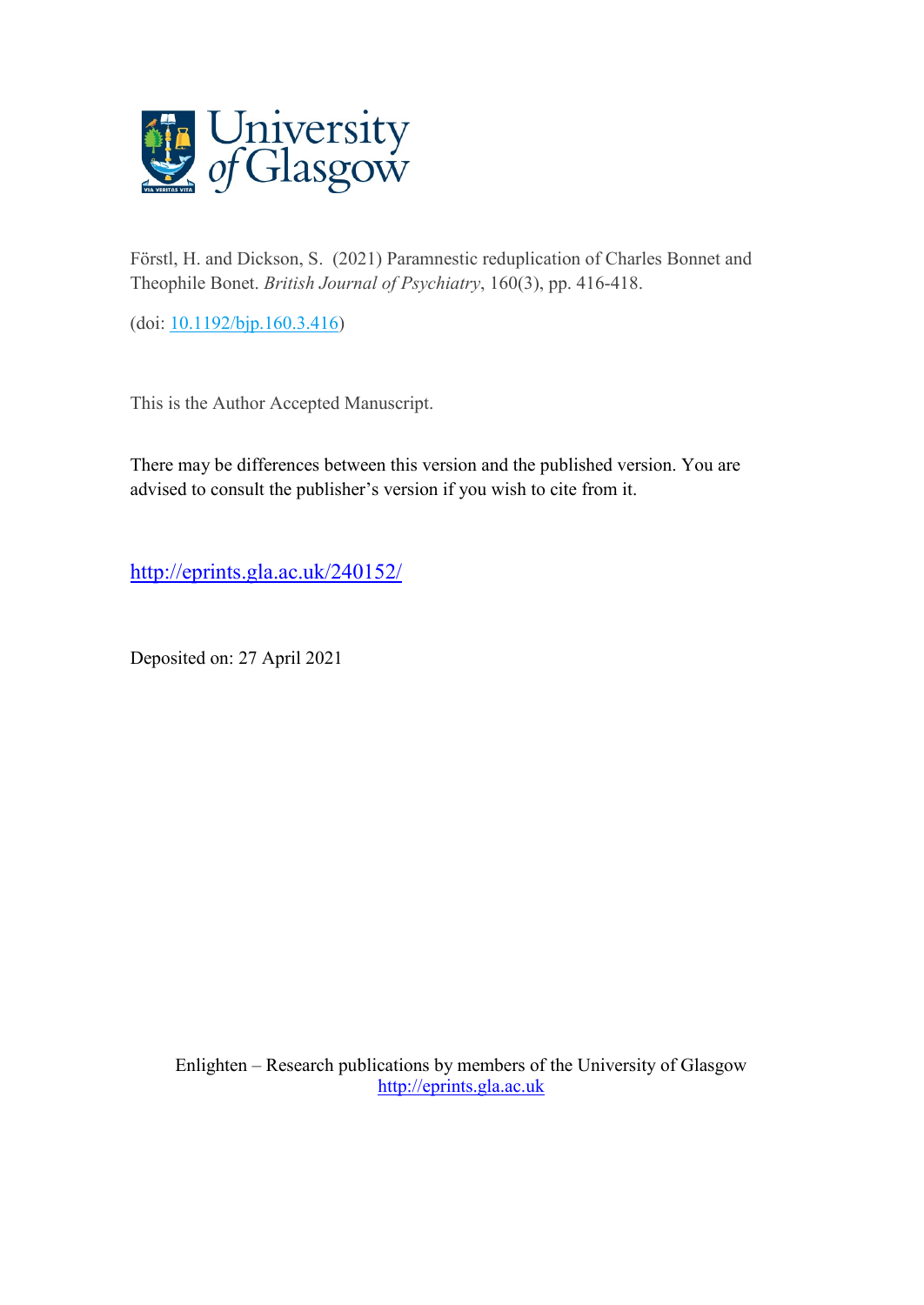**Article:** Charles Bonnet's Description of Cotard's Delusion and Reduplicative Paramnesia in an Elderly Patient (1788)

**Article author(s):** Hans Förstl, Barbara Beats **Journal:** British Journal of Psychiatry, Volume 160, Issue 3

**Response title:** Paramnestic Reduplication of Charles Bonnet and Theophile Bonet **Response author(s):** Hans Förstl [\(hans.foerstl@tum.de,](mailto:hans.foerstl@tum.de) Professor of Psychiatry and Psychotherapy, Technische Universität München)

**Response:** Dear Sir, We have been able to obtain further information [1; 2] concerning the above-mentioned claim that Charles Bonnet (1720-1793), famous philosopher and naturalist from Geneva, had described not only the eponymous Charles Bonnet Syndrome of scenic visual hallucinations often observed in patients with visual impairment, but also the nihilistic delusion of being dead (Cotard delusion; named after Jules Cotard, 1840-1889) and the false belief of being in another place quite similar to the real one (paramnestic reduplication according to Arnold Pick, 1851-1924).

This is quite wrong. There was another scientist by the name of Theophile Bonet, born exactly 100 years earlier (1620-1689), who also came from Geneva, and it was he who collected and published the case of this elderly lady from Copenhagen who believed she was in Norway and also could not be disabused of the impression that she was dead [3]. Bonet quotes "Ol. Borrichii", Ole Borch (1626-1690), physician to the King of Denmark, as the original source. Borch's report had not only been printed in Bonet's large compilation, but also and a little earlier in the works of Thomas Bartholin [4]. In 1756 it was translated into German [5] before it found its way into GNOTHI SAUTON, the Journal of Empirical Psychology in 1788 [1]. The sloppy misspelling of Bonet as Bonnet by the young journal interim editor Karl Friedrich Pockels (1757-1814) misled the authors of the brief report from 1992 to a misidentification and wrongful attribution, which needs to be corrected, particularly as it has already been cited several times in the international literature on this seminal publication by Karl Philipp Moritz. The new digital edition of the journal and a spinoff publication of individual cases has picked up on the error [1; 2] and we hope - but we are not quite certain - that this letter will help to avoid further confusion of Bonnet and Bonet and Borch.

Hans Förstl, Professor, Department of Psychiatry and Psychotherapy, Technische Universität München; Sheila Dickson, Senior Lecturer, Department of German, University of Glasgow.

[1] "P."(ockels KF) (1788/2021) GNOTHI SAUTON Magazin zur Erfahrungsseelenkunde Vol. VI/3 Dickson S, Wingertszahn C Eds. Digital Edition. University of Glasgow; British Academy; Berlin Brandenburgische Akademie der Wissenschaften. [www.mze.gla.ac.uk.](http://www.mze.gla.ac.uk/) [2] Goldmann S (2015) Nachwort. In: Berühmte Fälle aus dem Magazin zur

Erfahrungsseelenkunde. Goldmann S Ed.. Psychosozial Verlag, 222.

[3] Borch O (1686) Femina quae mortuam se credit, & miratur se quandoque reviviscere. In: Bonet T ed. Medicina Septentrionalis Collatitia (Geneve) Lib I De Capitis Affectib Sect XIX, Cap IX, 188.

[4] Borch O (1677-1679) Femina, qvae mortuam se credit, & miratur se qvando'q reviviscere.